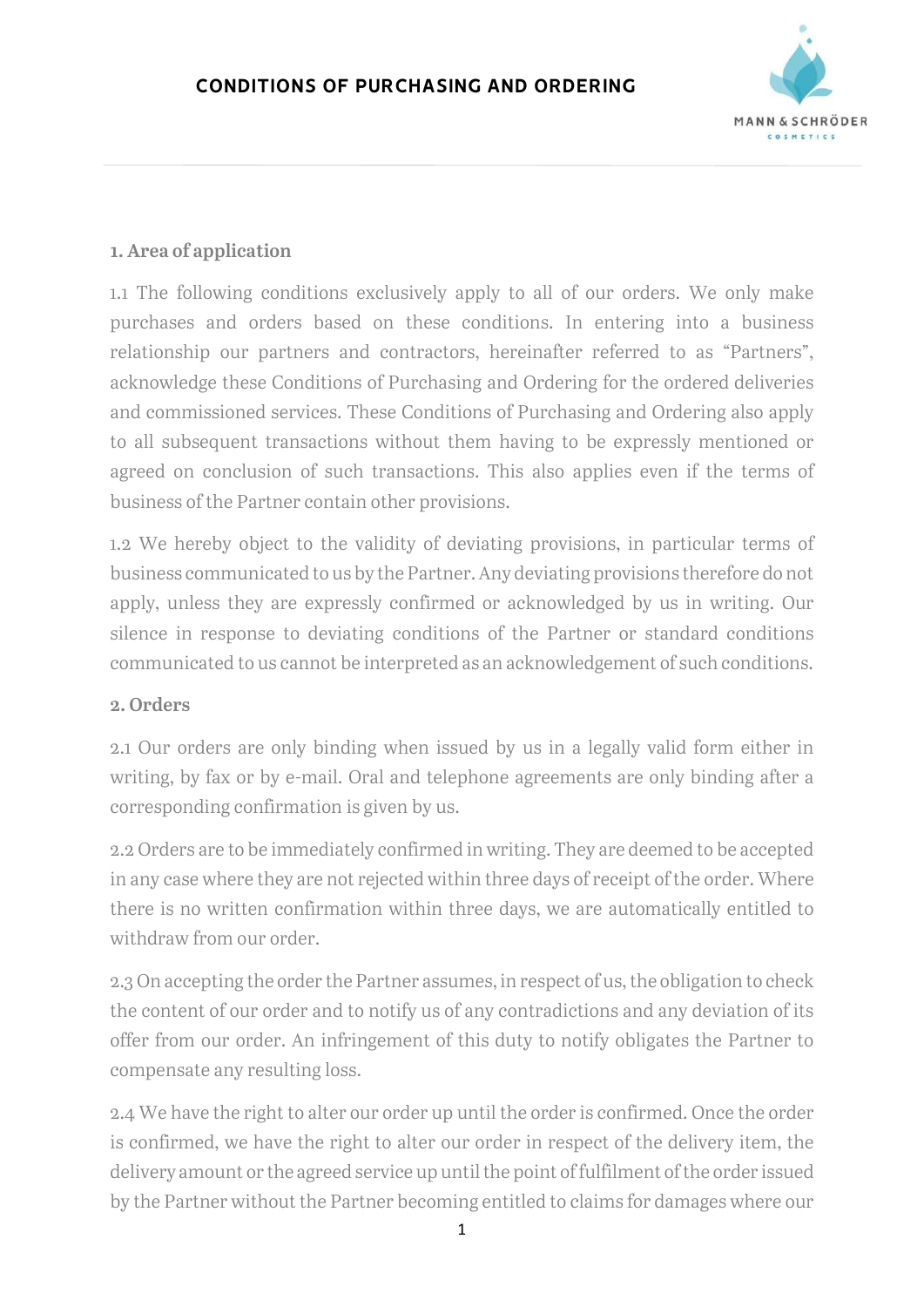

alteration is reasonable to the Partner. Where the Partner does not object to our alteration in writing within a period of three days, the alteration carried out by us is deemed to be reasonable to the Partner.

2.5 Alterations (changes and additions) of our order by the Partner are only permitted when such alterations are communicated to us in writing by the Partner and are then confirmed by us in writing.

2.6 The preparation of drafts, projects, cost calculations etc. is, for us, free of charge and non-binding including where such services are typically provided for a fee. This shall also apply where we do not issue the order.

# 3. Delivery/ Provision

3.1 Our order will contain the delivery period/date given in the offer by the Partner unless we have agreed otherwise in respect of the delivery periods/dates following the issue of the offer or information for the delivery period/date is not provided by the Partner. The delivery period/dates stated by us in the order are binding for the Partner in respect of us unless the Partner objects in writing to the delivery period/dates stated by us within a period of three days. However, the Partner does not have a right to object where the delivery periods/dates stated by us correspond to the offer made by the Partner or the deviating agreement between us and the Partner after receipt of the offer made by the Partner.

3.2 The first day of a calendar week (usually Monday or, where Monday is a public holiday, the following working day) always applies when confirming delivery for a calendar week.

3.3 Goods deliveries shall, in respect of the specific delivery date (time slot on the agreed day of delivery), be agreed with us and confirmed by our relevant department insofar as such an agreement has not already been made. Where goods are delivered early we have the right to refuse to accept them, send them back at the cost of the Partner or to store them at the cost and risk of the Partner up to the date of delivery. Storing the goods does not move the due date for payment to an earlier time.

3.4 Partial deliveries or services are only permitted where agreed with us in writing. The Partner is not entitled to make short deliveries or services unless expressly agreed.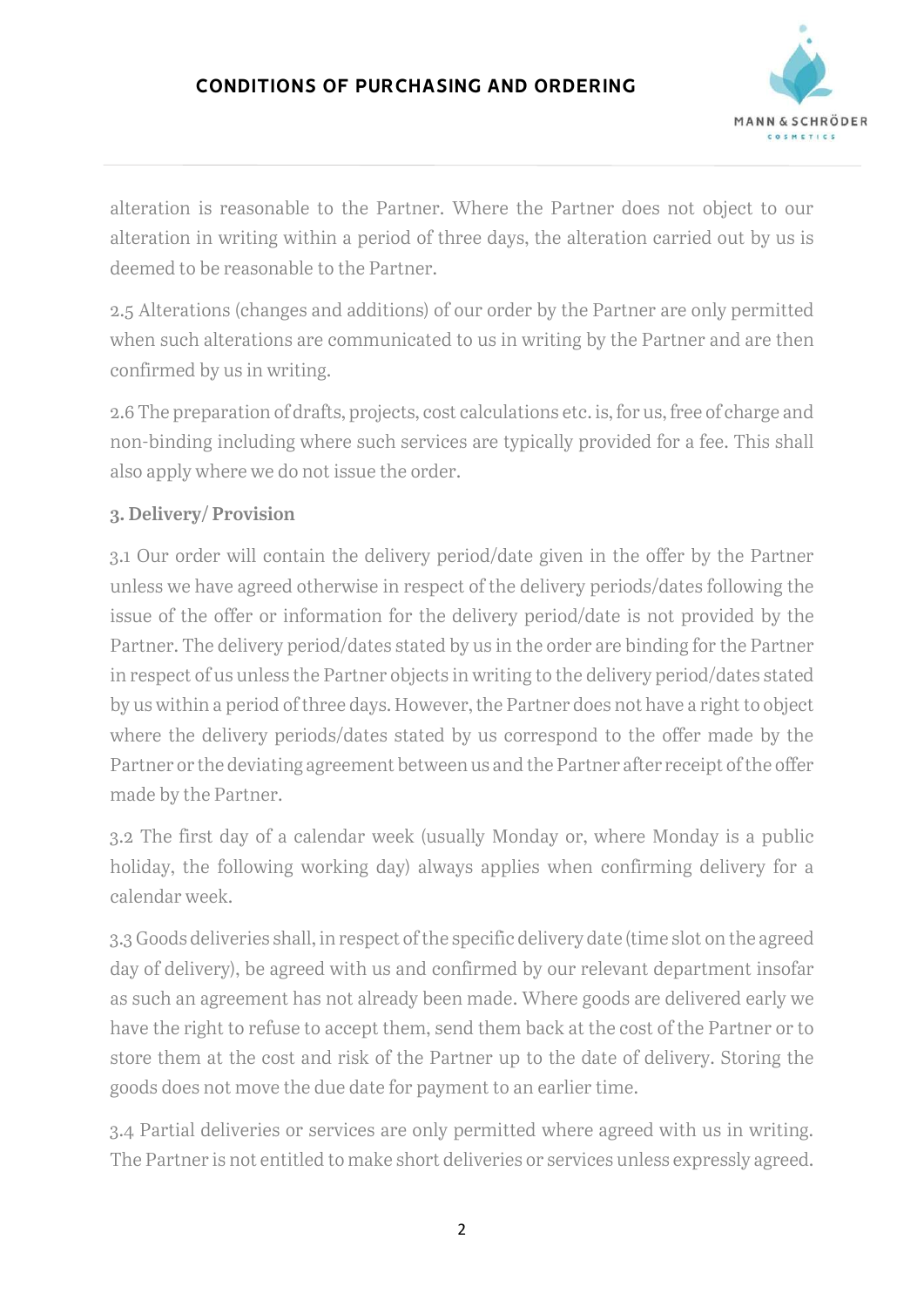# CONDITIONS OF PURCHASING AND ORDERING



3.5 The punctuality of deliveries depends on when they are received at the place of acceptance free from defects and, in the case of deliveries with assembly or installation and services, punctuality depends on the acceptability of such products or services.

3.6 The Partner falls into default on the expiration of the delivery period or the delivery date without the need for any further warning or setting of a new period. In the case that a delayin delivery is not caused by the Partner, the delivery period/delivery date is extended by the period of time corresponding to the delay which is not the fault of the Partner. However, we have a right to withdraw where it cannot be expected that we continue to adhere to the order and where, within a period of seven days from declaring a withdrawal, the delivery is not made by the Partner. Any withdrawal by us is invalid where delivery is made within this period. Irrespective of whether the Partner is responsible for the delay in delivery, the Partner shall immediately inform us of any delays as they arise when carrying out the delivery and in particular the expected duration of the delay. Where the Partner fails to provide us with this information or fails to do so promptly, the Partner undertakes to compensate us for any resulting loss. The Partner undertakes to reduce identifiable delays in delivery by means of corresponding balancing measures, and in particular expedited deliveries, irrespective of whether the Partner is responsible for the delay.

3.7 Where the Partner does not adhere to the agreed delivery date, we have the right in line with the provisions of the law to demand damages for late delivery (costs arising for us due to loss of production, changes to production, contractual penalties enforced by our customers etc.). Acceptance of a delayed delivery or service shall not constitute a waiver of the rights stated above or any other rights. Partial deliveries or services do not bring the Partner out of default. Where delivery or service default forces us, following withdrawal, to cover our requirements elsewhere, the Partner bears the difference between the price agreed with us and the higher price which we incurred as a result of covering our requirements elsewhere. Further claims for damages shall not be affected by this. We further have the right to demand as a contractual penalty for late deliveries or services 0.2% of the net value of the order per day where the agreed delivery date is exceeded up to a maximum of 5% of the net value of the order. The right to assert claims for loss over and above this shall remain unaffected. We shall enforce any contractual penalty accrued when paying the invoice of the Partner. There need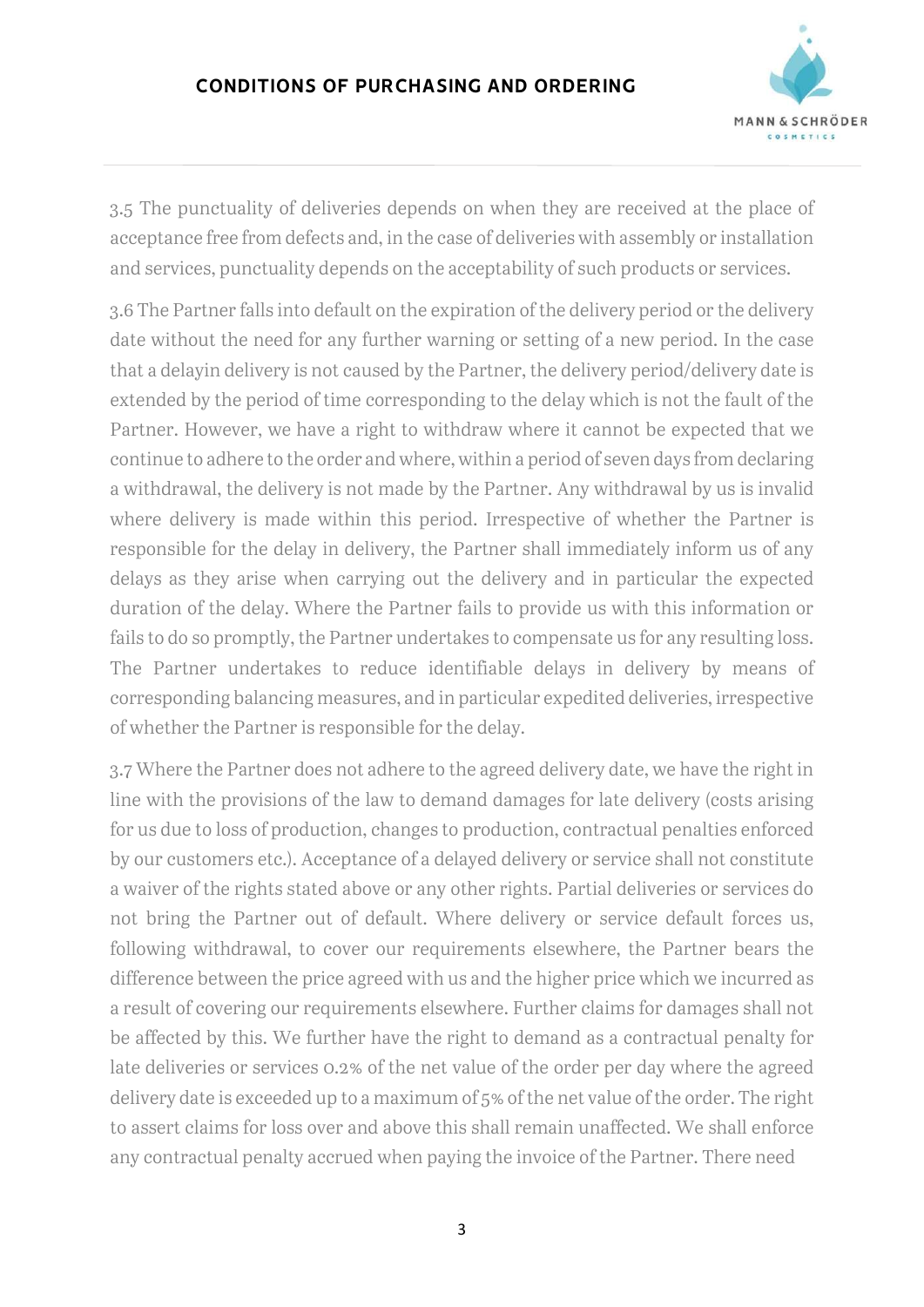

not be any retention when accepting the delivery or service. In fact, we have the right to announce any retention in respect of the Partner within one month of delivery of the last part of the delivery or service.

3.8 The order number, order item, material number, delivery amount, recipient address and supplier number must be given on all packaging units of every delivery (Euro palettes) and papers (analysis certificate, delivery note). The delivery papers are to be handed to us by the forwarding agent or carrier. (In the case of general cargo and parcel services, the delivery papers shall be attached to the delivery).

3.9 The Partner independently guarantees to fulfil the requirements of the "Delivery Conditions of Mann & Schröder GmbH" agreement.

# 4. Transfer of Risk on Receipt or Acceptance

4.1 In the case of deliveries without assembly or installation risk transfers on receipt at the place of acceptance as stated by us or, in the case of deliveries with assembly or installation and services, risk transfers with the acceptance of such goods or services. The Partner bears all risk, including transport risk and the risk of accidental loss or accidental deterioration up to acceptance following our incoming goods inspection, which occurs in the case of the free delivery of goods either to us or to the destination location specified by us. This does not affect the final acceptance of goods following our quality assurance process (4.3).

4.2 Where we collect the goods ourselves or the goods are collected by a forwarding agent instructed by us from the Partner's warehouse, in the case of delivery of goods the transport risk and the risk of accidental loss or accidental deterioration are only transferred to us at the point at which the goods are loaded onto our means of transportation or that of the forwarding agent instructed by us. In other cases the acceptance and transfer of risk provisions contained in Clause 4.1 applies.

4.3 The final acceptance of the delivery occurs in each case following the delivery of the goods to us or to the destination location specified by us and subject to a quality inspection being carried out by us.

4.4 In all cases shipping occurs at the risk of the Partner, including where there has been an agreement as to cost sharing. Insofar as nothing is otherwise agreed in writing,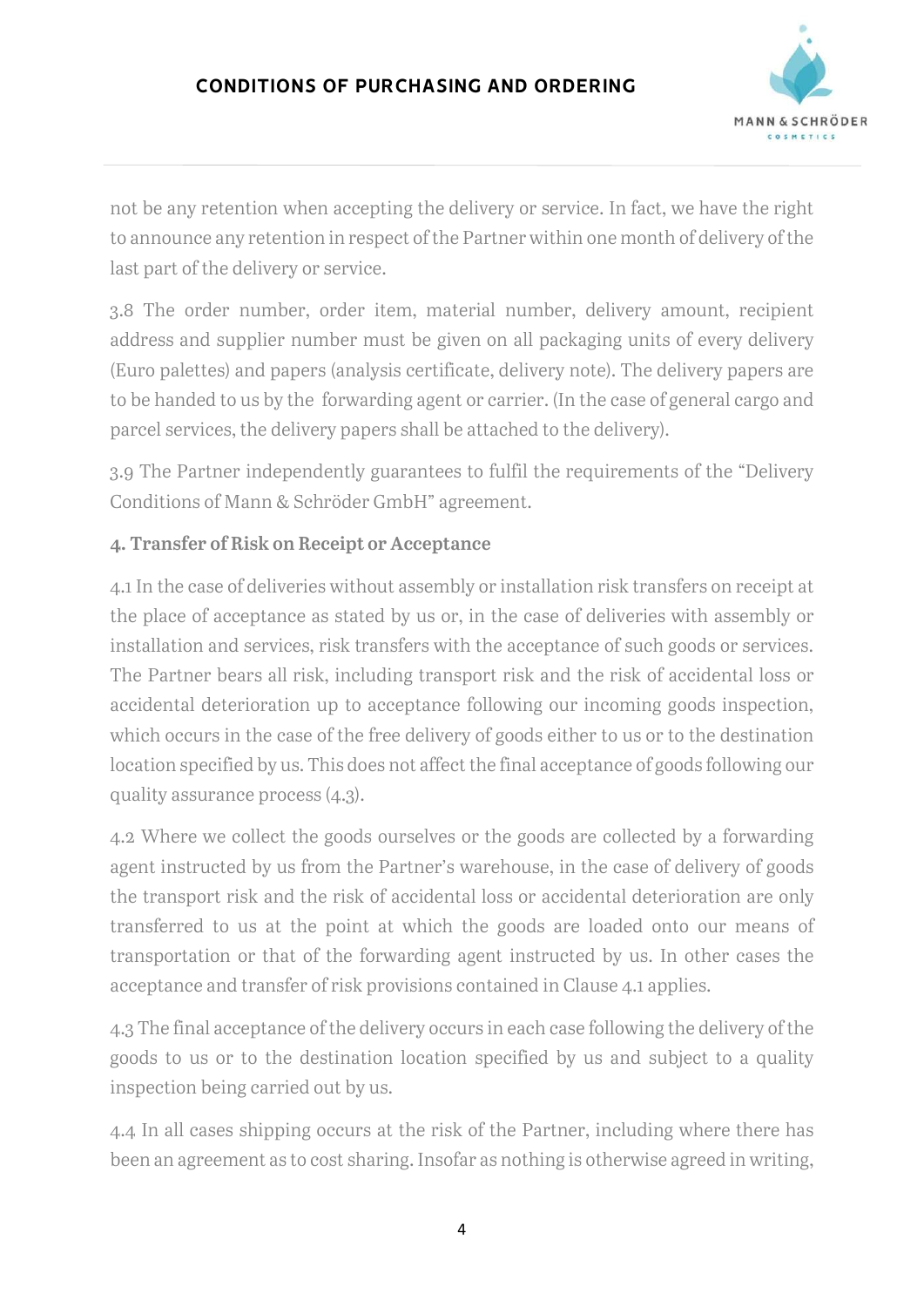

shipping costs are principally borne by the Partner. The Partner shall insure the shipment against transport risks at its own cost. Additional costs incurred for expedited delivery required for adhering to a delivery date shall be borne by the Partner. In the event that the prices are determined free recipient we are also able to freely determine the type of expedited delivery. Where prices are determined from the Partner's factory or distribution centre, shipping shall occur at the lowest cost in each case, provided no specific type of delivery is indicated by us. Any additional costs due to non-compliance with shipping regulations are borne by the Partner in each case.

# 5. Scope of delivery for software

In the case of software, which forms part of the delivery of the product, and including its documentation, we have a right of use with the agreed performance features to the extent required for the contractual or typical use of the product and also the right to temporal and spatial unrestricted use within the legally permitted framework. We have the unrestricted right to pass on these legal rights to our customers.

# 6. Packaging

Only environmentally friendly packaging materials may be used. The Partner bears the costs of packaging and packaging materials. Packaging and packaging materials are taken back by the Partner. The Partner bears the cost of the return transport. At our option we have the right to remove transport packaging and other packaging material and to deduct the costs of removal from the invoice of the Partner.

# 7. Warehousing

Where warehousing is agreed with the Partner owing to the delivery/production agreement, the Partner undertakes to store the goods (raw materials, intermediate and finished products and packaging materials) in such a way so as to correspond with the respective product requirements. Adverse effects on the goods due to storage are to be avoided.

# 8. Prices and Payment

8.1 The agreed prices are fixed. The prices are inclusive of packaging and free delivery, including all costs accrued by the Partner which, in particular, encompass customs duties, absorption, inspection costs etc., provided there is nothing agreed to the contrary.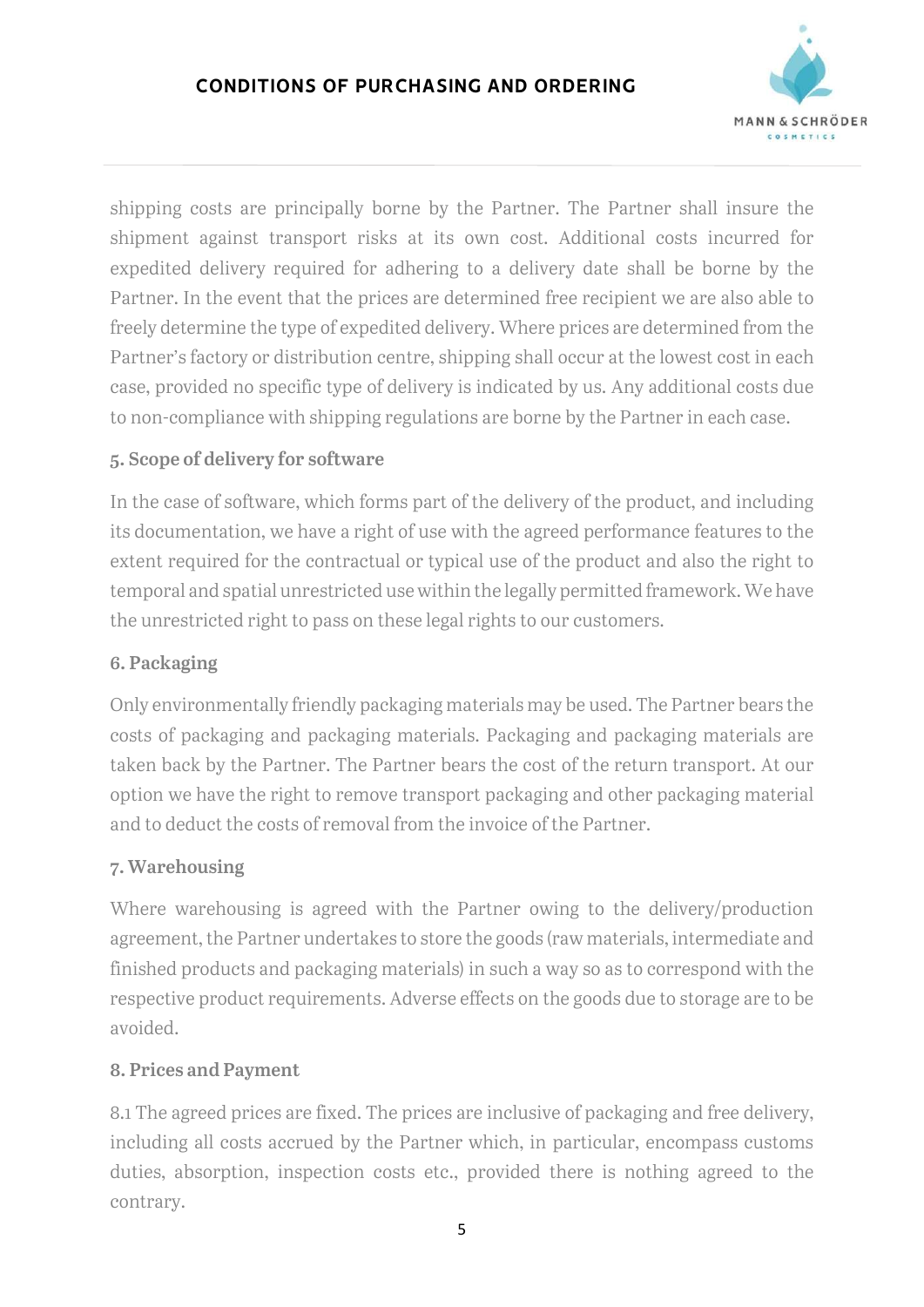

8.2 Provided there is nothing else agreed as an individual order or as a "supplier contract" (total aggregate order), our payments are made in accordance with the payment conditions agreed between the Partners. Where we receive the invoice before accepting the invoiced goods or services, any time periods only begin after the goods are accepted.

8.3 Invoices are to be produced in duplicate. Invoice copies are to be marked as duplicates. In the invoice itself the order number, individual items and quantities as well as the price per item and total price, the supplier number and the shipping address must all be stated separately. The invoices must correspond with the relevant provisions of the law on VAT which thereby enables us to claim prior tax subject to the fulfilment of the respective legal requirements. Invoices shall not in any event be attached to the delivery.

8.4 The complete inclusion of order numbers and compliance with invoice formalities are a requirement for the invoice amount falling due.

8.5 In respect of the outstanding debts of the Partner we have the right, owing to our own due claims, to exercise the right of set-off or the right of retention, including where our debts have not been legally determined or are contested by the Partner. We have the right to make deductions even when exercising set-off rights. When enforcing a right of retention we are entitled, following the loss of our right of retention, to make deductions to a subsequent payment where our payment is made within the payment period during which deductions are permitted without consideration of the period of time for enforcing the right of retention. Our payments do not constitute an acknowledgement of the invoice amount forming the basis of the payment or of the demand made against us. By making payments we do not waive any existing warranty or guarantee claims due to defects in the contractual services or any connected rights.

#### 9. Retention of Title

9.1 The delivered goods are transferred into our possession upon delivery to the place of acceptance as stated by us. A retention of title agreement is hereby expressly rejected.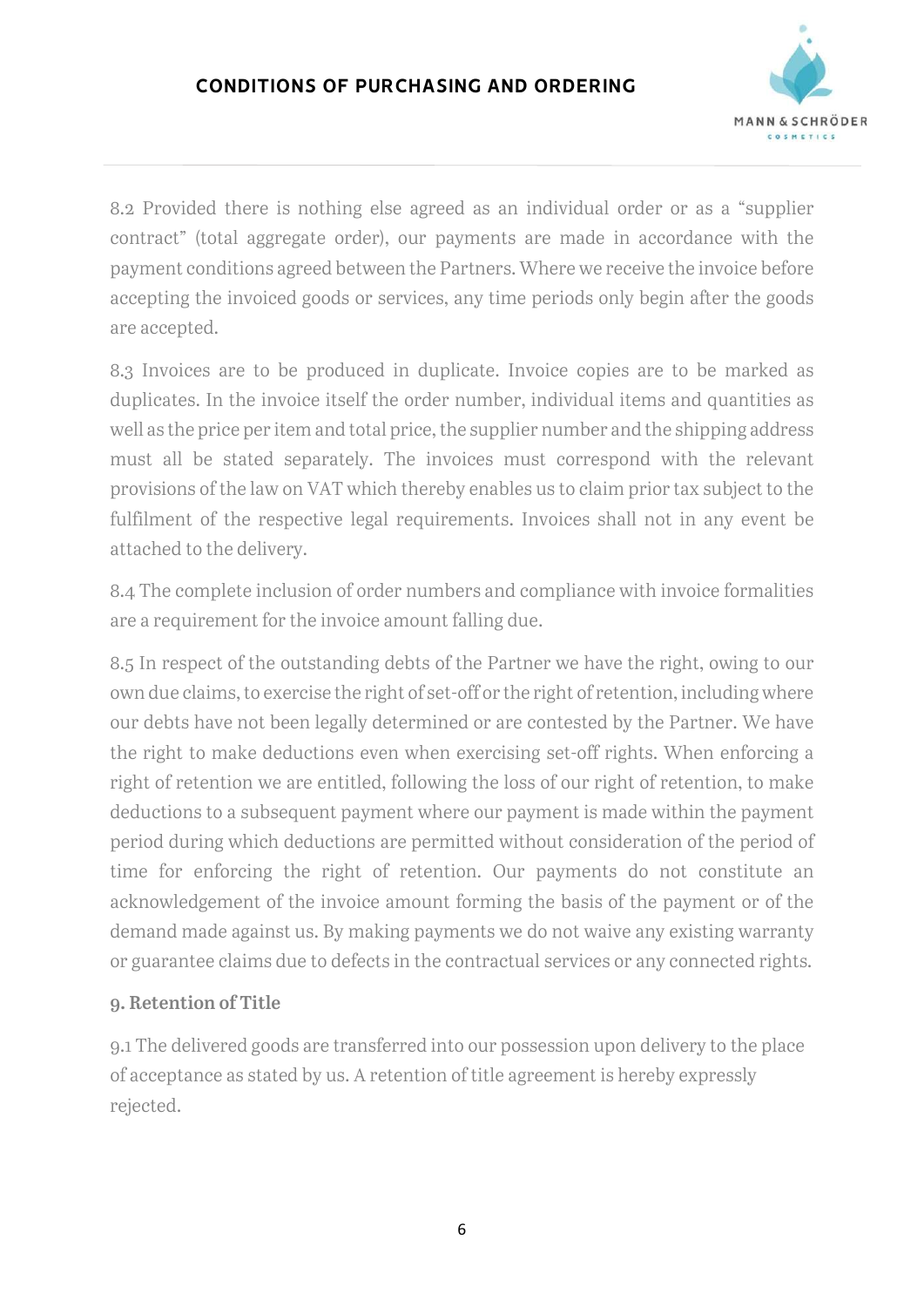

9.2 For the case where we expressly agree to the enforcement of a retention of title claim with the Partner, a simple reservation of title is expressly agreed. Any retention of title is lost on resale or processing/combining.

9.3 Where we find ourselves in default in respect of settling our liabilities, the Partner has the right, where there is an agreement on the retention of title, to reclaim the retained goods for which payment has not been made. This requires a further written warning with an additional period of at least two weeks being set. The enforcement of retention of title claims by the Partner is also deemed to constitute a withdrawal from the agreement.

# 10. Quality

10.1 The goods to be delivered or service owed shall, in respect of its characteristics, composition, quality, packaging, declaration and specification, correspond to the respective applicable provisions and relevant norms. Any expected changes should be considered. In any case the Partner undertakes to inform M&S immediately in the appropriate way and with sufficient clarity about any changes that have arisen or are to be expected. Further, the goods to be delivered or service owed shall be suitable for the purpose of use stated by us and correspond to our quality requirements. The Partner shall check the suitability of our instructions and notify us of any related concerns.

10.2 The Partner shall on request produce to us corresponding evidence on compliance with significant provisions.

10.3 The Partner independently guarantees that the goods to be delivered and the services owed correspond to the particular requirements and specifications arising from the order. This applies, for example, in respect of weight, unit number, market and goods regulations and party samples. Any samples made available and forming the basis of our orders are binding. The Partner independently guarantees that the quality and state of its delivery or service corresponds to the underlying sample. Changes to the specification are only permitted subject to our written approval.

10.4 The Partner independently guarantees to fulfil the requirements of the "Quality Requirements of Mann & Schröder GmbH" agreement.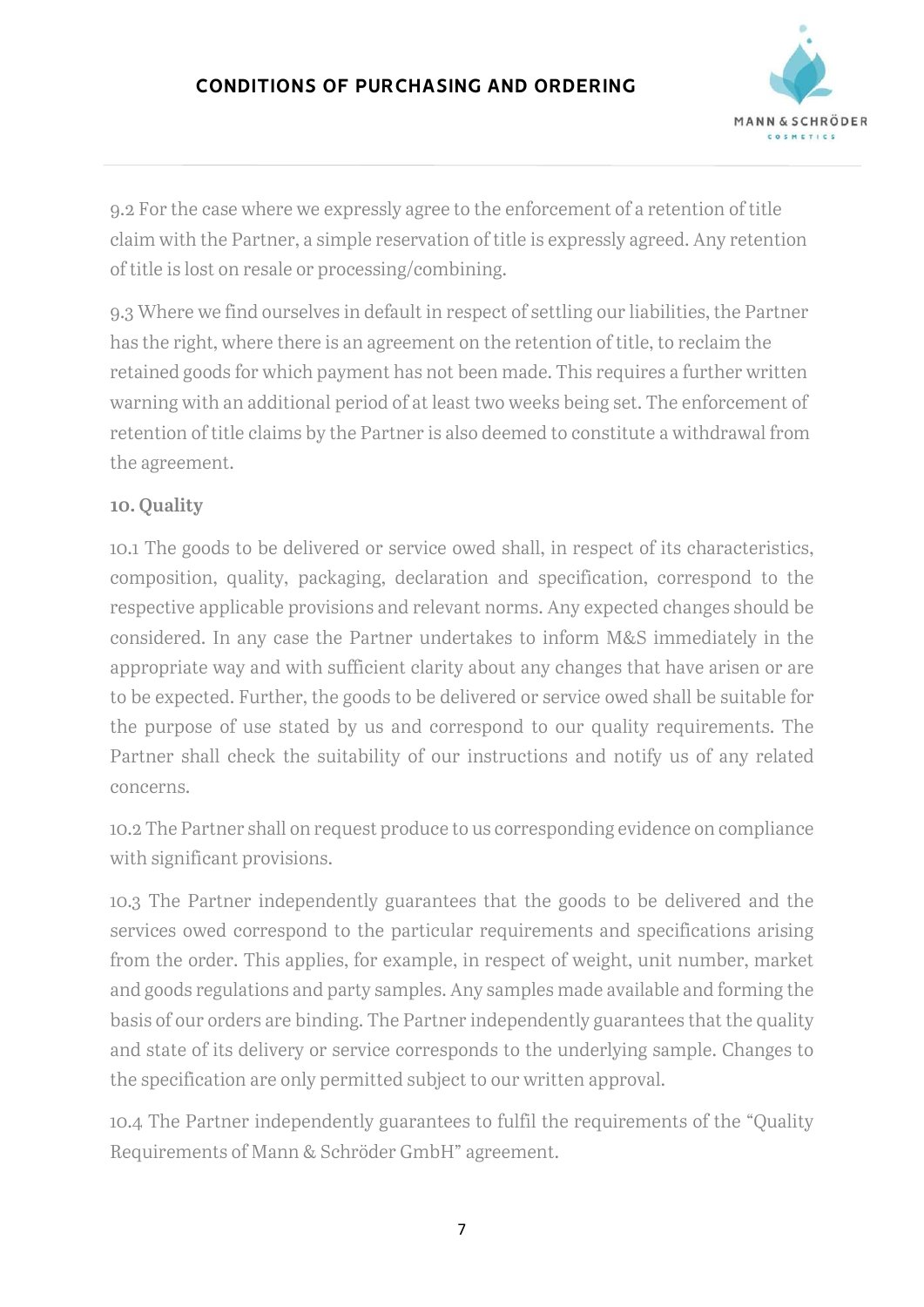

10.5 The Partner undertakes to make available all existing information on its products and services which M&S requires for further processing and fulfilling legal documentation and information obligations in respect of authorities, customers and consumers.

10.6 The Partner shall guarantee the consistent and complete traceability of the goods it delivers. Traceability extends to the raw and auxiliary materials used by the Partner in the goods it delivers as well as the packaging materials.

### 11. Material defects liability and claims for damages

11.1 The Partner shall, at its own cost and at our option, rectify any defects which have arisen or make/provide a new delivery free of defects. Where the Partner does not rectify any defect or deliver new goods/provide a new service within a reasonable period set by us, we have the right to wholly or partly withdraw from the agreement without paying compensation, to demand a reduction in the agreed price or to carry out, or arrange to have carried out, repair work or new deliveries ourselves at the cost of the Partner or to demand damages instead of the service. The same applies accordingly where the Partner declares itself unable to rectify the defect or make a new delivery or provide a new service within a reasonable period of time. We also have the right to demand the loss, which has arisen as a result of the breach of obligation and including loss of profit, as damages. We have the right to enforce the claim for damages due to a breach of obligation by the Partner as per the applicable legal provisions. Our claim for damages is unrestricted as to amount. Where a claim is made against us for damages or product liability by one of our customers or by a third party, the Partner shall release us from such claims and reimburse any resulting costs, in particular costs of any product recall, insofar as its delivery or service or any other action was the cause of such claims and it is therefore responsible for such. The Partner is obligated to maintain a sufficient product liability insurance policy which also covers potential product recalls and considers the risk of delivering products abroad. The insurance policies and the respective payment receipts are to be presented to us on request.

11.2 The Partner undertakes to inspect the goods for defects before sending them. By way of exception from Article 377, Paragraph 1 of the German Commercial Code we are not obligated to inspect the goods after delivery and to immediately reveal any ascertained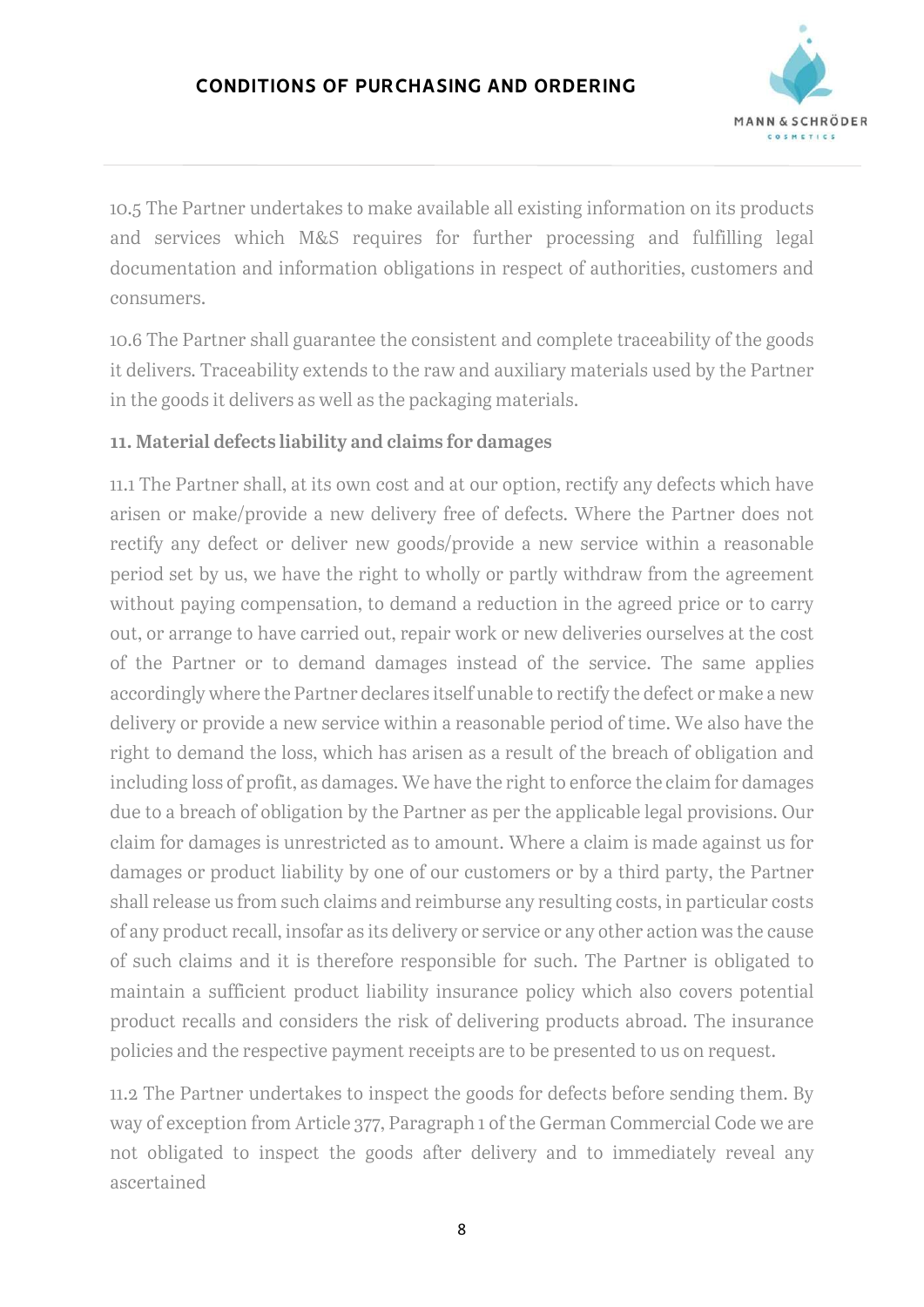# CONDITIONS OF PURCHASING AND ORDERING



defects. There is no assumption of approval in respect of defects. In this respect the Partner waives its claim for late notification of defects unless there is an obvious defect in the goods shipped to us and this defect has arisen after the Partner has carried out its inspection (transport-related defect). Where the Partner wants to enforce its claim for late notification of defects in this case, it shall represent and prove that the defect in the goods arose during transport.

11.3 Irrespective of the above provision, we carry out spot tests typical for the industry on receiving delivery of the goods and document the results. The same applies where we take unusual abnormalities in the delivered goods as a reason to carry out, or have carried out, special spot tests with the aid of proper scientific inspection methods. Insofar as defects in the delivered goods cannot be ascertained by us by means of spot tests in the given way, there is no recognisable defect within the meaning of Article 377, Paragraph 2 of the German Commercial Code. We have the right to rebuke such defects within the period provided by Article 438, Paragraph 1, Number 3 of the German Civil Code and including when the defective goods have since been processed or handled by us. We reserve the right to enforce any incurred costs as a damages claim (loss of production, contractual penalties by our customers etc.).

11.4 Material defects lapse in 24 months insofar as a longer legal limitation period does not apply. Where, when deciding on an alternative guarantee, we decide on a new service, the guarantee period for the new service begins anew with the receipt of the service at the place of acceptance.

11.5 Insofar as the Partner is entitled to recourse action against its upstream suppliers pursuant to Article 478 of the German Civil Code, the Partner assigns to us all such claims in full as of now. We accept this assignment.

11.6 The costs and risk of return shipping of defective delivery items are borne by the Partner.

#### 12. Burden of proof

Where a material defect becomes apparent within six months of the transfer of risk, it is assumed that the item was already defective at the point of risk transfer unless this assumption is incompatible with the item or the defect. Insofar as the justification of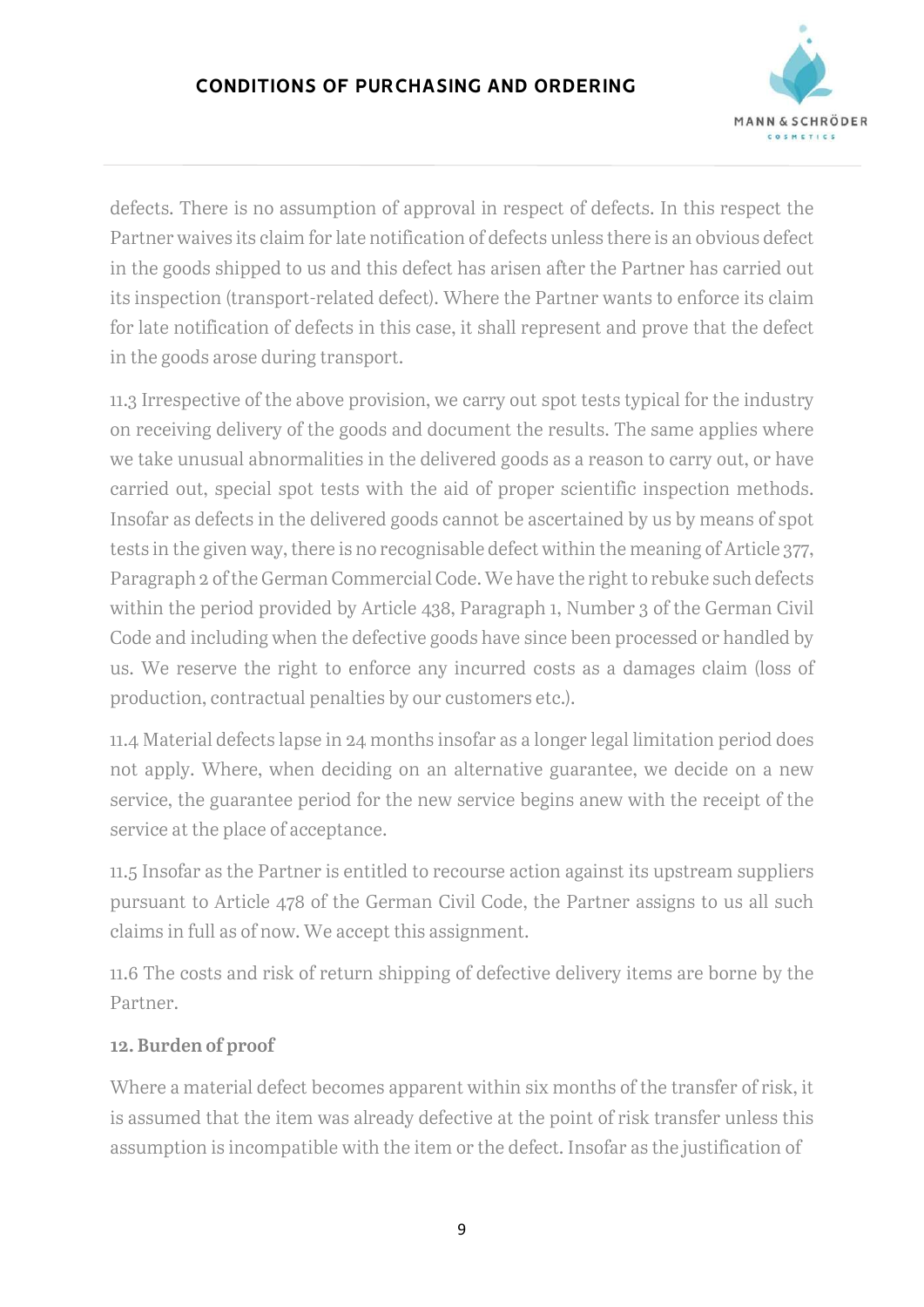

our claims for damages or other guarantee claims depend on the fault of the Partner, the Partner shall show that it is not at fault. The fault of agents or other contractual partners of the Partner is assigned to the Partner.

# 13. Defects in title, commercial property rights, copyrights

13.1 The Partner guarantees that its delivery is free from defects in title, and in particular free from commercial property rights and copyrights of third parties. In this respect we are released by the Partner from all claims by third parties arising out of defects in title or an infringement of protection rights. The limitation period for defects in title is three years.

13.2 Where a claim is made against us due to defects in title and/or protective rights in respect of the goods/items delivered to us, the Partner undertakes to take all courses of action necessary to defend such claims and, in particular, to distribute the requisite information. The Partner shall advance to as all incurred costs in respect of taking defensive courses of action. The Partner shall, at our option, carry out the defensive courses of action in our name at its own costs. Should we become liable in a legal dispute owing to a claim for defect in title or infringement of protective rights, the result of such a legal dispute is binding on the Partner, including where no third party notice is given insofar as we have informed the Partner about the legal dispute. The above does not apply when the Partner, in respect of us, acknowledges the existence of the claims being made by a third party. In such a case, in respect of us the Partner undertakes to pay damages irrespective of our other legal rights.

13.3 All further claims owing to other defects in title are not affected and cannot be excluded by the Partner.

# 14. Features of other services

The General Contractual Conditions of the German Construction Contract Procedures (VOB/B) apply to construction, installation and other services. The legal rights in respect of defects to which we are entitled under Article 634 of the German Civil Code remain unaffected in any event.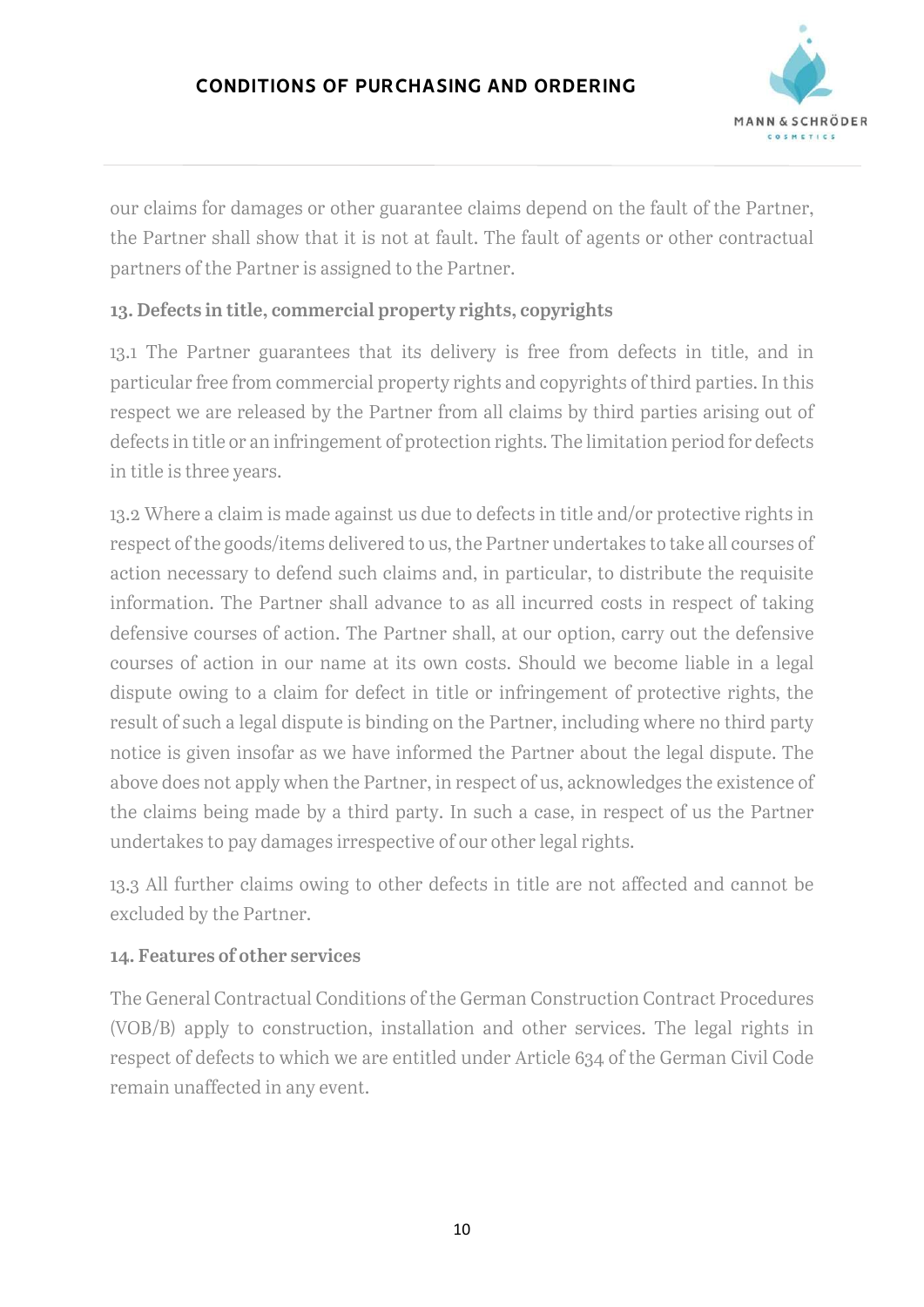

### 15. Production resources and provisions

15.1 Possession and all copyrights to the documentation and samples made available by us remain with us. They cannot be made accessible to third parties without our prior written approval and can be reclaimed by us at any time as soon as they are no longer needed for carrying out the delivery. This shall remain so beyond the duration of the current agreement. The Partner undertakes to destroy any potential digital information and to confirm such destruction.

15.2 Any materials, parts, containers, machines, apparatus, packaging provided by us or other items transferred for the purposes of fulfilling the agreement remain our property and may only be used in line with the provisions and as part of this agreement. They are to be treated by the Partner cautiously, stored appropriately, maintained, kept in good condition and protected. In the case of processing or combining our possession continues in the newly created item.

15.3 Production means (tools, printing templates etc.) produced by the Partner to carry out the order, are transferred after complete payment to the property of M&S, even where they remain in possession of the Partner. These are to be handed over to M&S on request.

15.4 In the case of tools, the "Framework Agreement on the Production, Use and Safekeeping of Tools" applies.

#### 16. Public liability

To the extent of its liability and approval obligations, the Partner shall accordingly conclude a public liability insurance policy with sufficient cover for actual and property damage and personal injury. Proof shall be made available to M&S within five working days on request.

#### 17. Place of performance and jurisdiction

17.1 The place of performance for all deliveries or services is the destination location stated by us in the order. The place of performance for payments to us and our own payment obligations is Siegelsbach.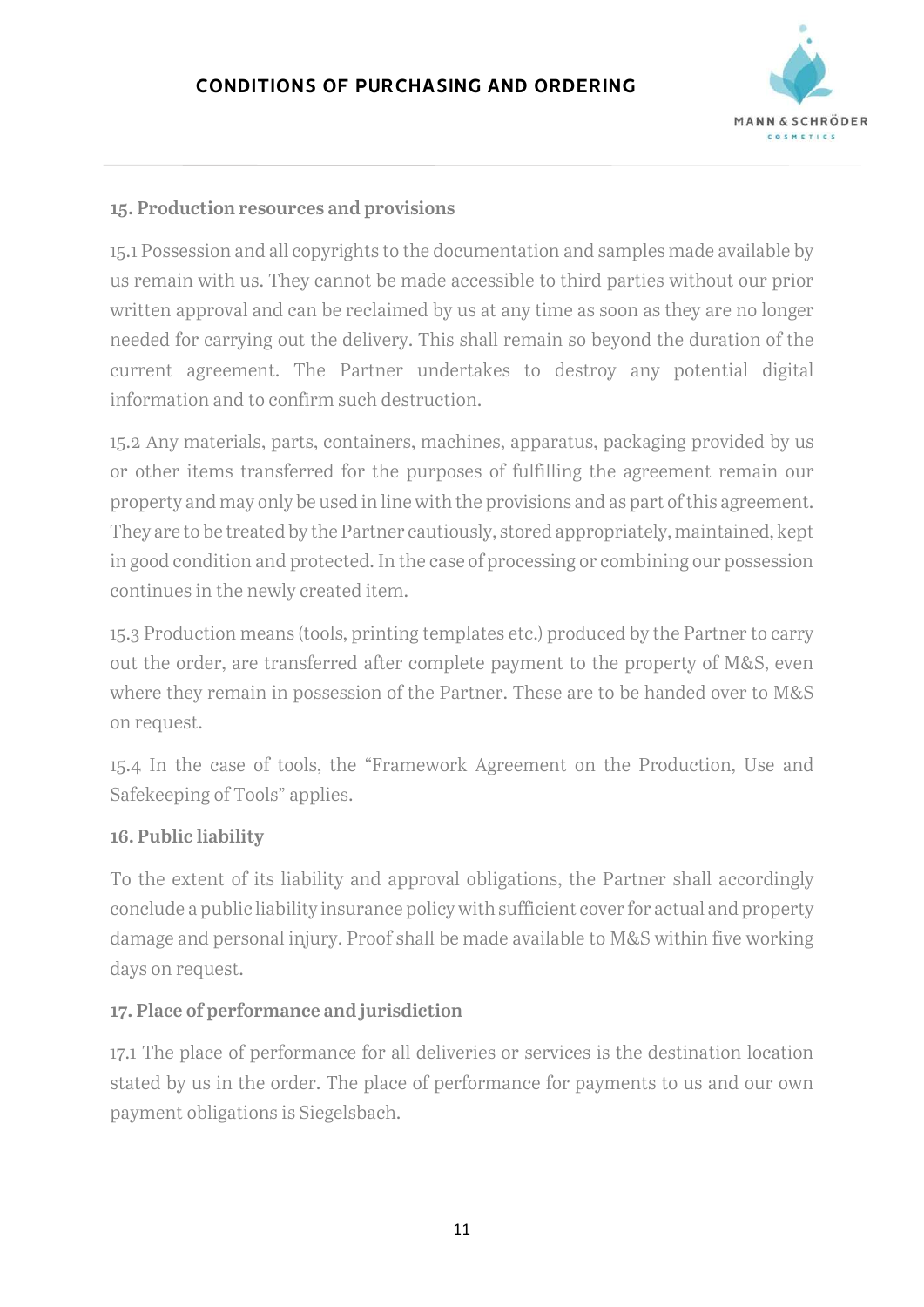

17.2 Insofar as the Partner is a businessman, legal person under public law or a special fund under public law, the jurisdiction is the court responsible for our registered office in Siegelsbach, including for processes involving bills of exchange and cheques. At our option we have the right to invoke the courts responsible for the registered office of the Partner or its leading branch.

# 18. Other provisions

18.1 The Partner undertakes to maintain confidentiality in respect of the orders effected by us and in particular to not provide third parties with knowledge of the extent and type of the ordered goods or services and their application without our permission. The Partner shall be liable for all loss arising out of a breach of one of the above obligations.

18.2 The models, forms, samples, tools, gauges, printing templates, drawings, standard specification sheets and other documentation, in particular electronically recorded information transferred by us to the Partner, as well as the subsequently produced items, may neither be used for purposes other than the contractually specified purposes nor passed on to third parties without our prior written permission. They shall be protected from unauthorised inspection or use. Where the Partner does not comply with this obligation, we can at any time demand its surrender, irrespective of our other legal rights, in particular a claim for damages. On request or following the end of this agreement or business relationship, all of these documents, along with all copies and reproductions as well as forms, models and tools, are to be immediately surrendered to us. We retain all rights to this information, these documents and these items. This shall not affect the enforcement of additional claims.

18.3 The Partner can only assign its claims in respect of us without written permission.

18.4 The transfer of orders to third parties without our written permission is not permitted and entitles us to demand at our option damages or to wholly or partly withdraw from the agreement.

18.5 Insofar as compliance with the written form is required by these purchase conditions, such a condition cannot be replaced with compliance with the electronic form provided by Article 126 a of the German Civil Code.